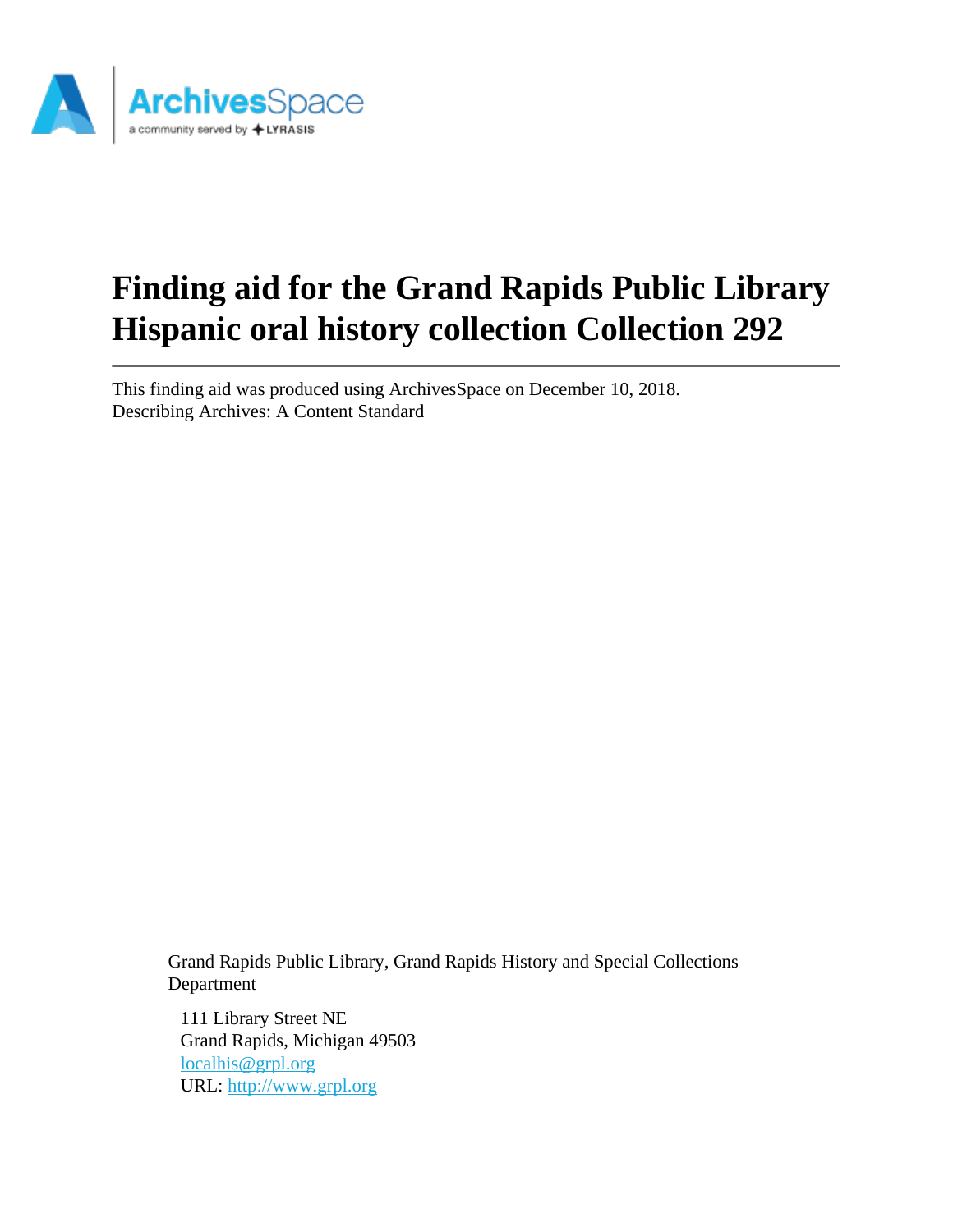## <span id="page-1-0"></span>**Table of Contents**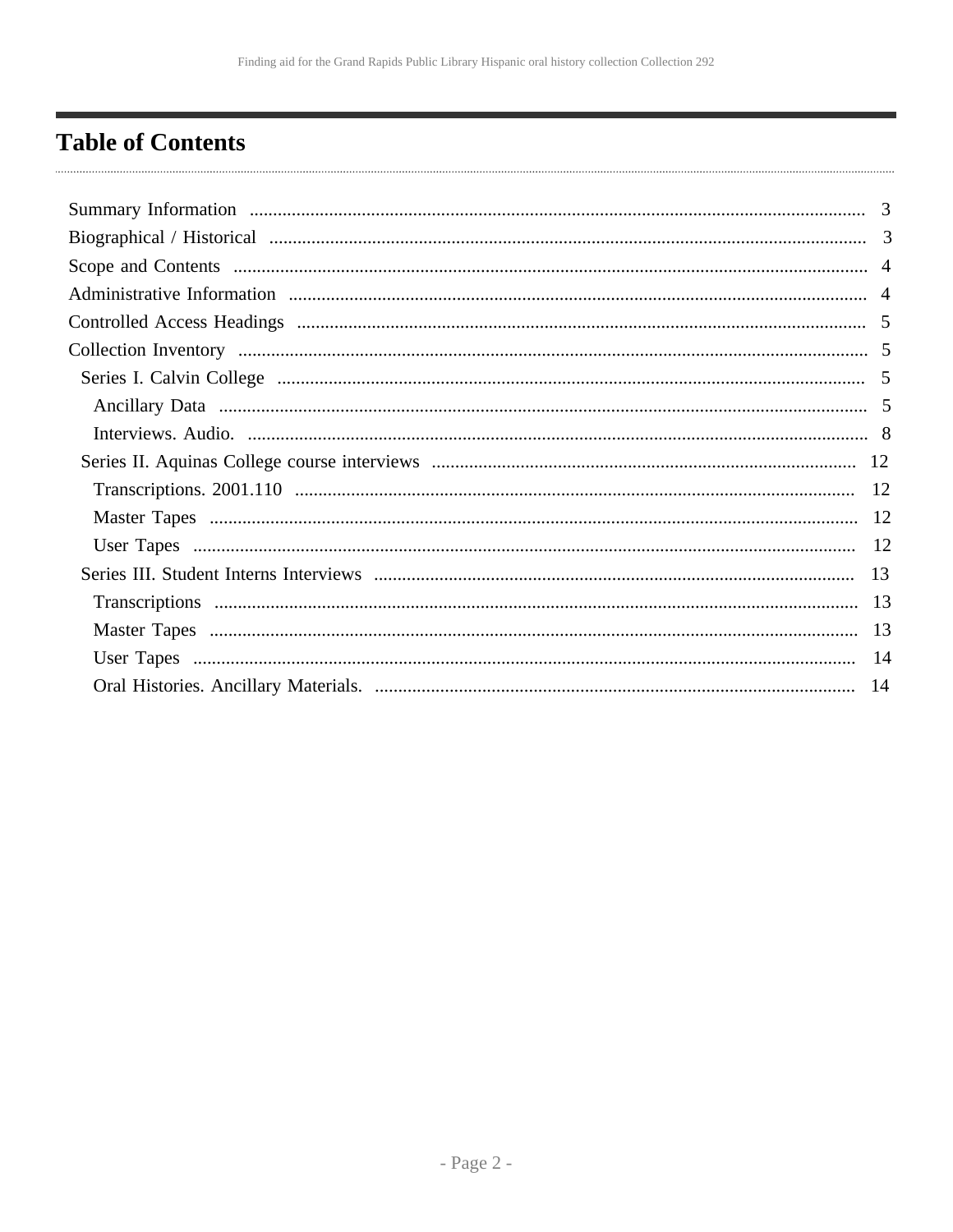## <span id="page-2-0"></span>**Summary Information**

| <b>Repository:</b>                  | Grand Rapids Public Library, Grand Rapids History and Special<br><b>Collections Department</b>                                                                                                                                                                                                                                                                                                                                                                                                                                                                                                                                                                                                      |
|-------------------------------------|-----------------------------------------------------------------------------------------------------------------------------------------------------------------------------------------------------------------------------------------------------------------------------------------------------------------------------------------------------------------------------------------------------------------------------------------------------------------------------------------------------------------------------------------------------------------------------------------------------------------------------------------------------------------------------------------------------|
| <b>Title:</b>                       | Grand Rapids Public Library Hispanic oral history collection                                                                                                                                                                                                                                                                                                                                                                                                                                                                                                                                                                                                                                        |
| ID:                                 | Collection 292                                                                                                                                                                                                                                                                                                                                                                                                                                                                                                                                                                                                                                                                                      |
| Date [inclusive]:                   | 2001                                                                                                                                                                                                                                                                                                                                                                                                                                                                                                                                                                                                                                                                                                |
| <b>Physical Description:</b>        | 1.8 Linear Feet Seven boxes                                                                                                                                                                                                                                                                                                                                                                                                                                                                                                                                                                                                                                                                         |
| Language of the<br><b>Material:</b> | English                                                                                                                                                                                                                                                                                                                                                                                                                                                                                                                                                                                                                                                                                             |
| Abstract:                           | This devised collection contains oral histories of Grand Rapids,<br>Michigan Hispanic immigrants, coming from a variety of Spanish<br>speaking countries. The interviews were conducted by various<br>individuals, through several different forums. Several of the interviews<br>were conducted by college students of Calvin College or Aquinas<br>College, Grand Rapids, Michigan. Audio tapes and some form<br>of transcriptions are available in most cases. Also, ancillary data,<br>photographs, student interviewer essays and other documents may<br>accompany the interview. Material may be temporarily restricted, in<br>some cases, awaiting receipt of the Oral History Release form. |

**^** [Return to Table of Contents](#page-1-0)

. . . . . . . . . . . . . .

## <span id="page-2-1"></span>**Biographical / Historical**

The Grand Rapids Public Library, through the programs conducted by Gordon Olson, City Historian, has reached out to ethnic communities, in a variety of ways, to record their history.

This collection documents the immigration and experiences of Hispanic immigrants to Grand Rapids, through interviews taken directly by Olson, student interviewer programs that he managed but were conducted by faculty at Calvin and Aquinas Colleges, and independent interviews by others.

**^** [Return to Table of Contents](#page-1-0)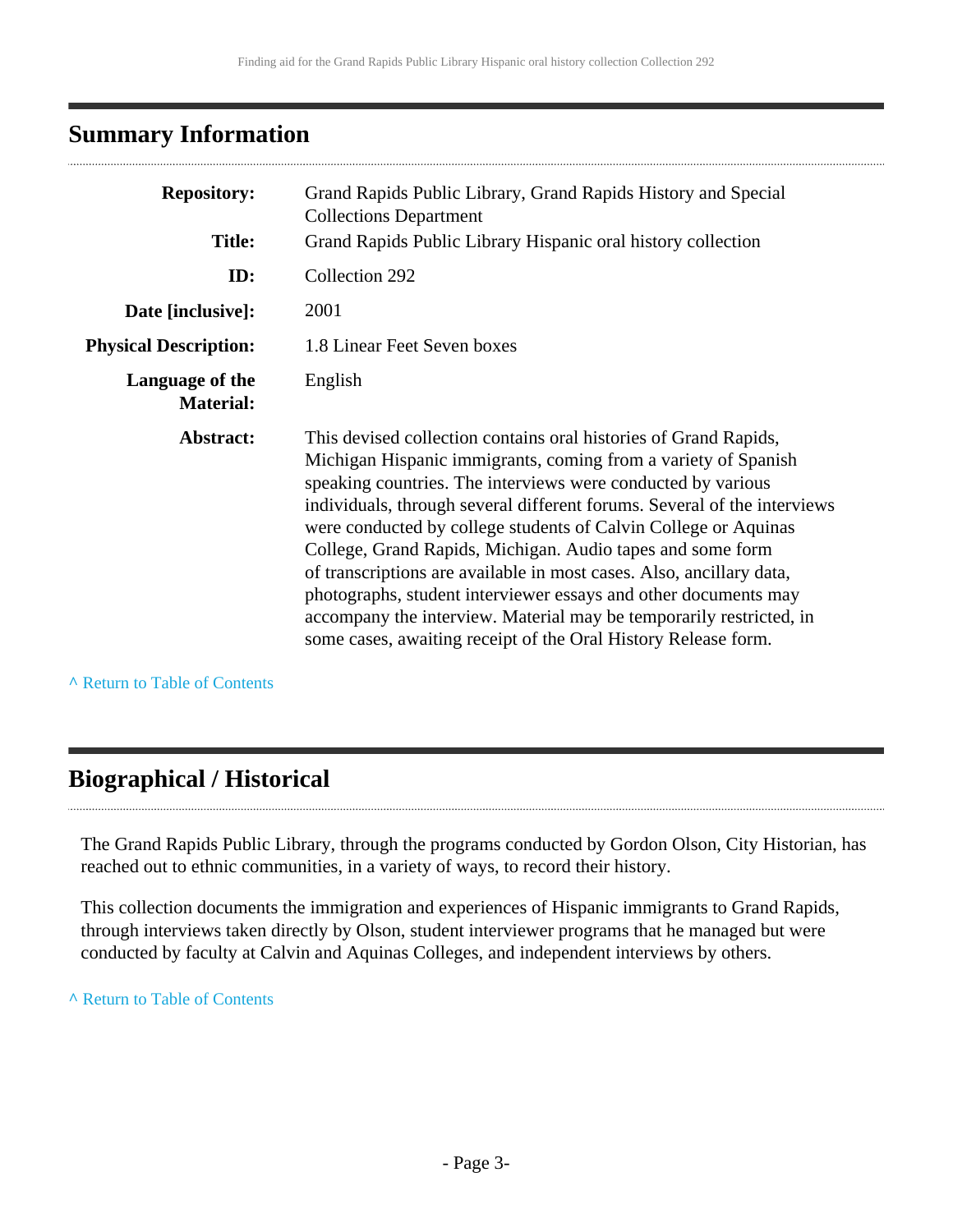## **History of the Calvin College Interviews**

The Latin American Oral History Project of Calvin College, 2001, contains a series of seven interviews with Latin American immigrants who live in West Michigan. The countries represented are Cuba, Honduras, Dominican Republic, El Salvador, Mexico, and the territory of Puerto Rico. The interviews tell the stories of the Hispanic immigrants' lives in their native countries and life as they perceive it in America.

Nine different students in the Latin American History course at Calvin College conducted the interviews. Professor Daniel Miller taught the course. All of the interviews were conducted between February and April of 2001. The students were instructed to answer questions on a historical biographical questionnaire they were given. They also had to include a Works Cited Page and most included a photograph. Some transcriptions are in Spanish, others in English. Most students conducted at least three interviews.

**^** [Return to Table of Contents](#page-1-0)

## <span id="page-3-0"></span>**Scope and Contents**

Series I. It is not known whether all of the students in the Latin American History class were involved in this project. Transcriptions were not taken for all interviews. Individual dates were not given for some interviews.

Series II. Two interviews are currently closed, due to lack of Oral History Release Forms. For one interview there is no audio tape available.

**^** [Return to Table of Contents](#page-1-0)

## <span id="page-3-1"></span>**Administrative Information**

### **Publication Statement**

Grand Rapids Public Library, Grand Rapids History and Special Collections Department

111 Library Street NE Grand Rapids, Michigan 49503 [localhis@grpl.org](mailto:localhis@grpl.org)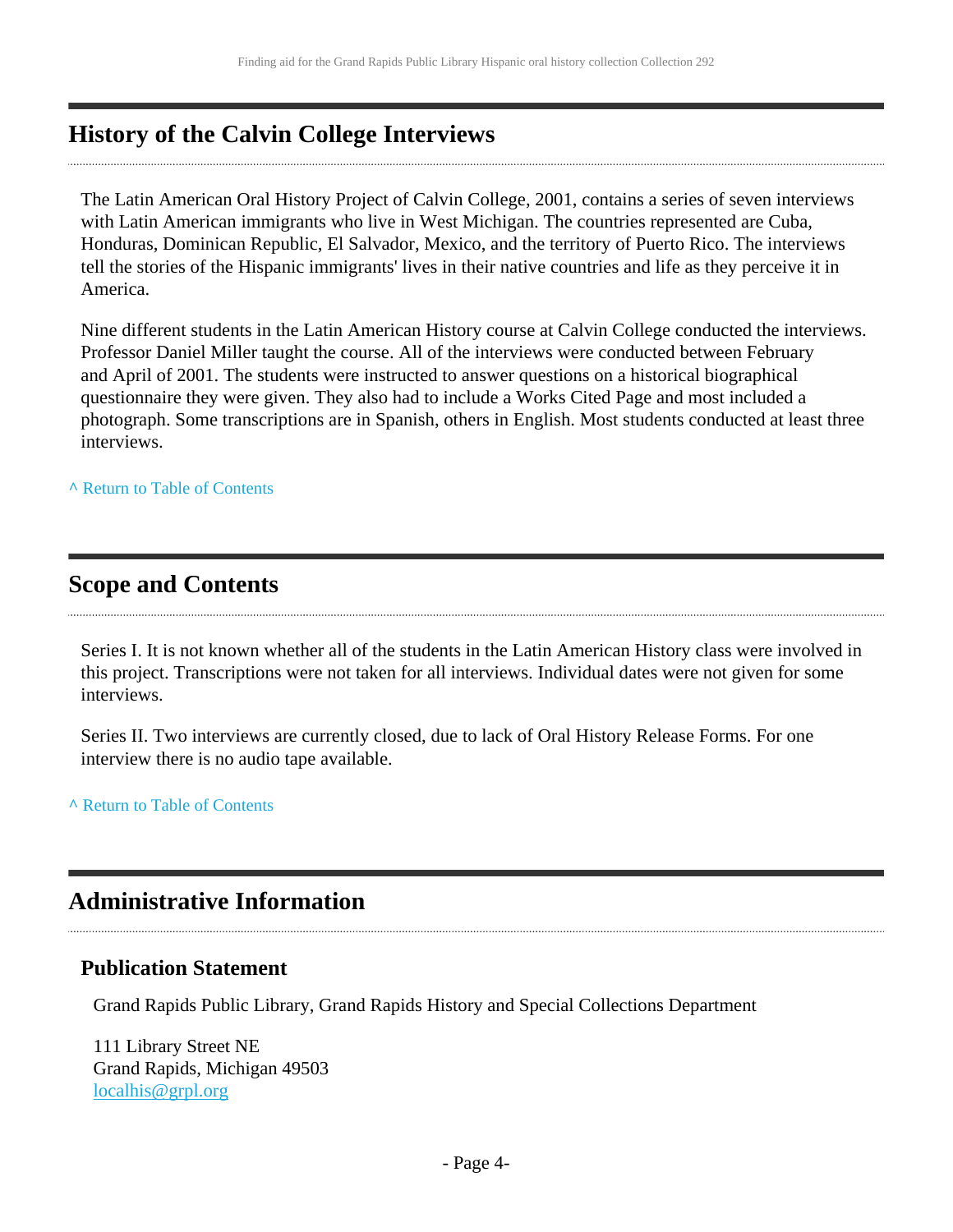URL:<http://www.grpl.org>

## **Immediate Source of Acquisition**

Calvin College, Professor Dan Miller; Aquinas College, Dr. Anna Bates; Gordon Olson.

Accession numbers 2001.083; 2001.110; 2002.091; 2004.007.1-20.

### **Processing Information**

These following codes indicate a portion of the collection for each subject:  $UT = Tape$  (Usage tape, available for review by public  $MT = Master$  tape (not for use)  $TR = Transaction$  of tape  $S =$ Synopsis/index/abstract of contents of tape  $D =$  Computer Diskette. MacIntosh format. A = Ancillary materials related to the subject, such as a resume, biographical notes, or clippings  $B = Biographical$  $data R = Release (field with the Accession files)$ 

**^** [Return to Table of Contents](#page-1-0)

## <span id="page-4-0"></span>**Controlled Access Headings**

- Hispanic Americans -- Michigan -- Grand Rapids -- History
- Grand Rapids (Mich.) -- History
- oral histories
- Immigrants -- Michigan -- Grand Rapids -- History

## <span id="page-4-1"></span>**Collection Inventory**

### <span id="page-4-2"></span>**Series I. Calvin College, 2001**

Date: 2001

## <span id="page-4-3"></span>**Ancillary Data**

### **Fernandez, Luisa**

### **General**

Contains no photograph, a summary report in English, and one transcription in Spanish. Interviewed by Kate Schramm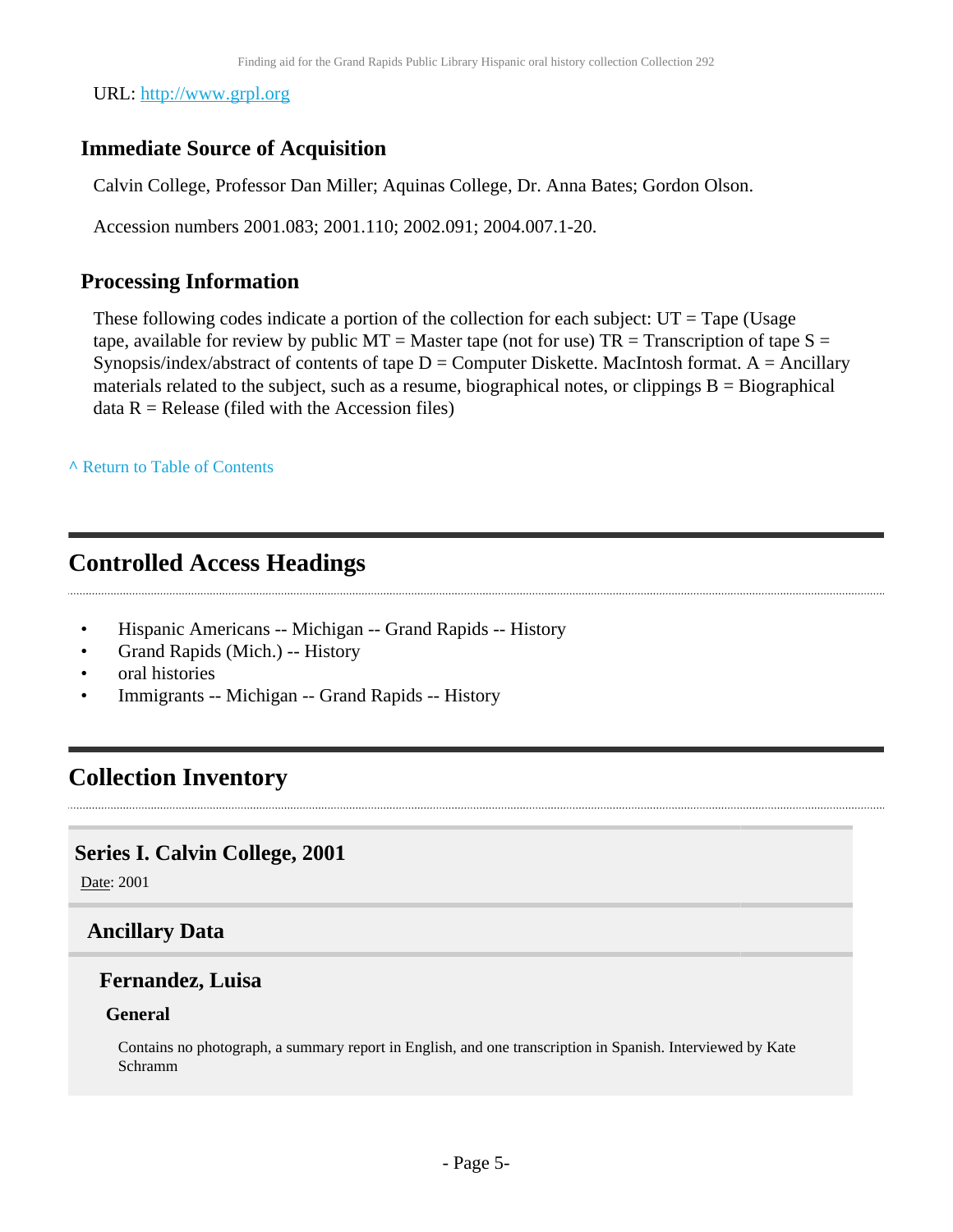#### **Biographical / Historical**

Born in Aguas Buenas, Puerto Rico, attended school to 3rd grade, married Pio Fernandez, came to US in 1955, became cherry picker, worked for Sara Lee, received discrimination throughout the years.

| <b>Title/Description</b>                   | <b>Instances</b> |          |
|--------------------------------------------|------------------|----------|
| Interview., 2001-03-16<br>Date: 2001-03-16 | Box 1            | Folder 1 |
| Interview., 2001-04-10<br>Date: 2001-04-10 | Box 1            | Folder 1 |

### **Mejía, José**

#### **General**

Contains two photographs of José, a summary report in Spanish, and two transcriptions in Spanish. Interviewed by Kevin VerBeek and Kristin Azkoul

#### **Biographical / Historical**

Born in Lima, Honduras, came to US at age 19, traveled by train through Mexico, lived in Texas, Georgia and Florida for 3 years, came to Grand Rapids in 1991, works on building construction and as a landlord.

| <b>Title/Description</b> | <b>Instances</b> |          |
|--------------------------|------------------|----------|
| Interview., 2001-02-22   | Box 1            | Folder 2 |
| Date: 2001-02-22         |                  |          |
| Interview., 2001-03-15   | Box 1            | Folder 2 |
| Date: 2001-03-15         |                  |          |
| Interview., 2001-04-05   | Box 1            | Folder 2 |
| Date: 2001-04-05         |                  |          |

### **Quesada, Carlos**

#### **General**

Contains summary report in English containing one embedded picture of Carlos, and two transcriptions in Spanish. Interviewed by Dustin Brewer and transcribed by Adam

#### **Biographical / Historical**

Dehoek: born in Havana, Cuba, studied in province of Camaguey for 7-8 grades, taught agriculture in Cuban Public schools, received bachelors degree from University of Camaguey, tells of Cuban economy and oppression by the Cuban government, came to United States in 1971, worked for Keeler-Brass, tells of cultural and language barrier he has faced in the U.S.

| <b>Title/Description</b>     | <i><u><b>Instances</b></u></i> |          |
|------------------------------|--------------------------------|----------|
| Interview., $2001 - 02 - 21$ | Box 1                          | Folder 3 |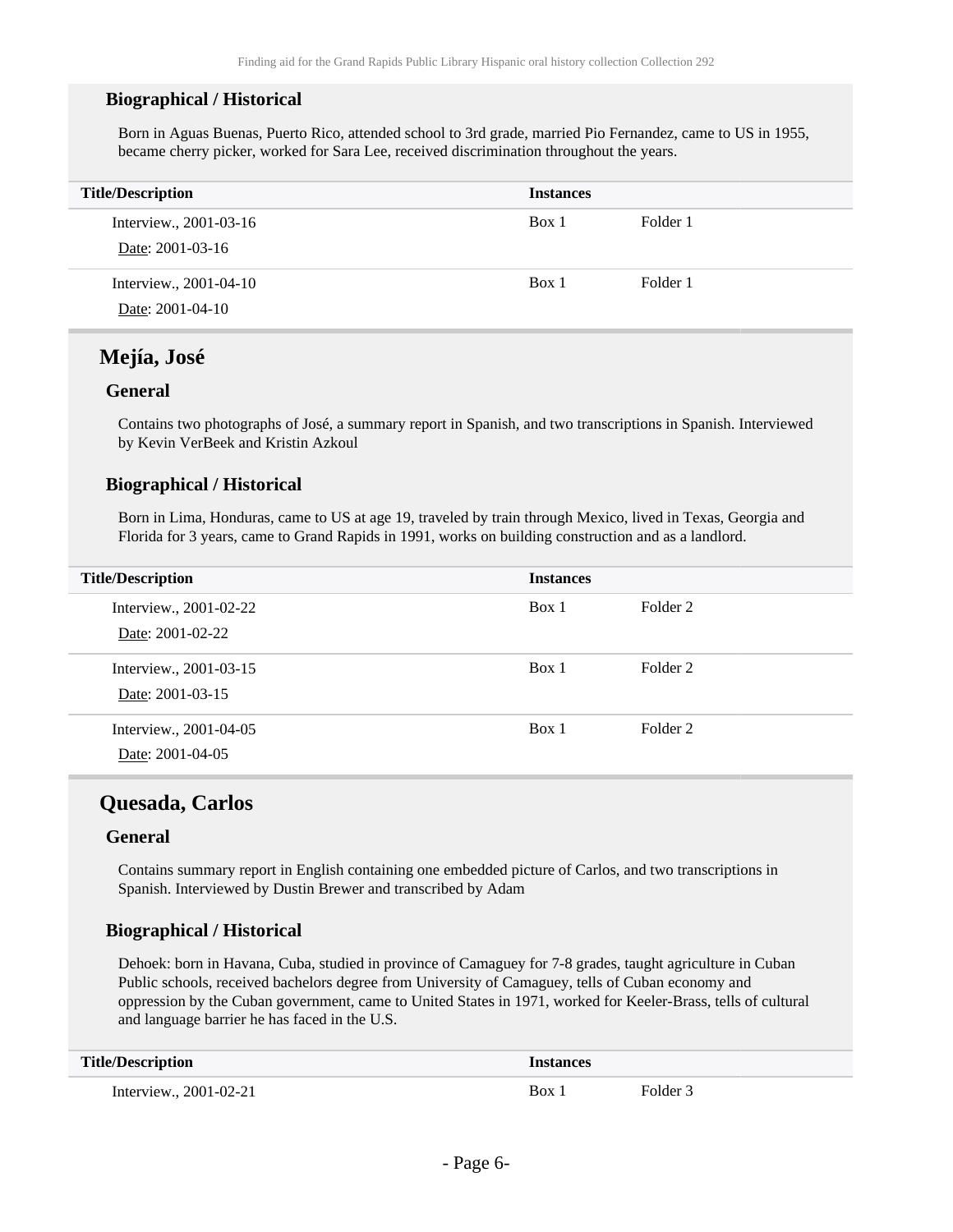| Date: 2001-02-21                           |       |          |  |
|--------------------------------------------|-------|----------|--|
| Interview., 2001-02-28<br>Date: 2001-02-28 | Box 1 | Folder 3 |  |
| Interview., 2001-03-07<br>Date: 2001-03-07 | Box 1 | Folder 3 |  |

### **Silva, Norma**

#### **General**

Contains a summary report in English, no photograph, and two transcriptions in Spanish. Interviewed by Aubrey Wise

#### **Biographical / Historical**

Born in San Pedro de Marcoris, Dominican Republic, attended school up to the sixth grade, worked as secretary in Dominican Institute of Santo Domingo for thirty years, came to U.S. in 1996.

| <b>Title/Description</b>                   | <b>Instances</b> |          |
|--------------------------------------------|------------------|----------|
| Interview., 2001-03-29<br>Date: 2001-03-29 | Box 1            | Folder 4 |
| Interview., 2001-04-05<br>Date: 2001-04-05 | Box 1            | Folder 4 |

### **Solano, María Ester**

#### **General**

Contains a summary report in English, seven photographs of María & family, and one transcription in English. Interviewed by Marie Scheffers

#### **Biographical / Historical**

Born in San Salvador, El Salvador, attended school up to grade six,attended La Escuela Normal España de Maestras, became a school teacher, came to U.S. in 1988, worked part time at AARP and Latin American Services.

| <b>Title/Description</b>                   | <b>Instances</b> |          |
|--------------------------------------------|------------------|----------|
| Interview., 2001-04-16<br>Date: 2001-04-16 | Box 1            | Folder 5 |
| Interview., 2001-04-20<br>Date: 2001-04-20 | Box 1            | Folder 5 |
| Interview., 2001-04-30<br>Date: 2001-04-30 | Box 1            | Folder 5 |

### **Tiscareño, Berenice**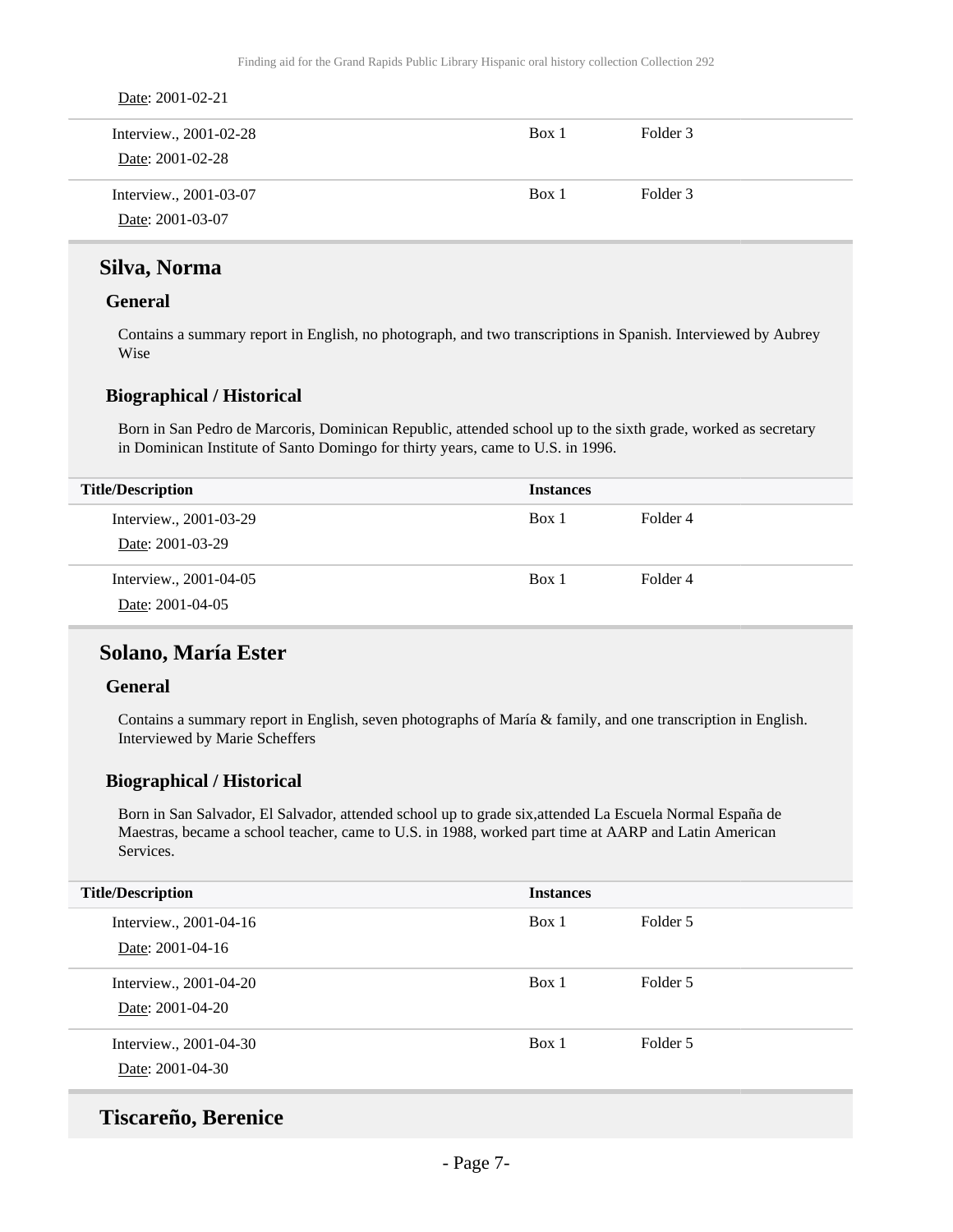#### **General**

Contains a summary report in Spanish, one transcription in Spanish, and ten photographs (two of Berenice). Interviewed by Angela Anderson and transcribed by Selena Erickson

#### **Biographical / Historical**

born in San Luis Potosi, Mexico, studied business administration at the college level, tells of difference in US and Mexico schooling, works as administrative assistant at Parapro.

| <b>Title/Description</b>                   | <b>Instances</b> |          |
|--------------------------------------------|------------------|----------|
| Interview., 2001-03-01<br>Date: 2001-03-01 | Box 1            | Folder 6 |
| Interview. Spring 2001                     | Box 1            | Folder 6 |
| Interview. Spring 2001                     | Box 1            | Folder 6 |

### **Valdes, Rogelía**

#### **General**

Contains summary report in English, two transcriptions in English and one photograph of Rogelia. Interviewed by Catherine Hanna

#### **Biographical / Historical**

Born in Mattancas, Cuba, achieved high school education, he worked as a Secretary, came to US five years ago.

| <b>Title/Description</b>                   | <b>Instances</b> |          |
|--------------------------------------------|------------------|----------|
| Interview., 2001-03-30<br>Date: 2001-03-30 | Box 1            | Folder 7 |
| Interview., 2001-04-05<br>Date: 2001-04-05 | Box 1            | Folder 7 |
| Interview., 2001-04-14<br>Date: 2001-04-14 | Box 1            | Folder 7 |

### <span id="page-7-0"></span>**Interviews. Audio.**

### **Fernandez, Luisa. [2 Tapes]**

| <b>Title/Description</b>                   | <b>Instances</b> |          |
|--------------------------------------------|------------------|----------|
| Interview., 2001-03-16<br>Date: 2001-03-16 | Box 2            | Folder 1 |
| Interview., 2001-04-10<br>Date: 2001-04-10 | Box 2            | Folder 1 |

### **Mejía, José. [3 Tapes]**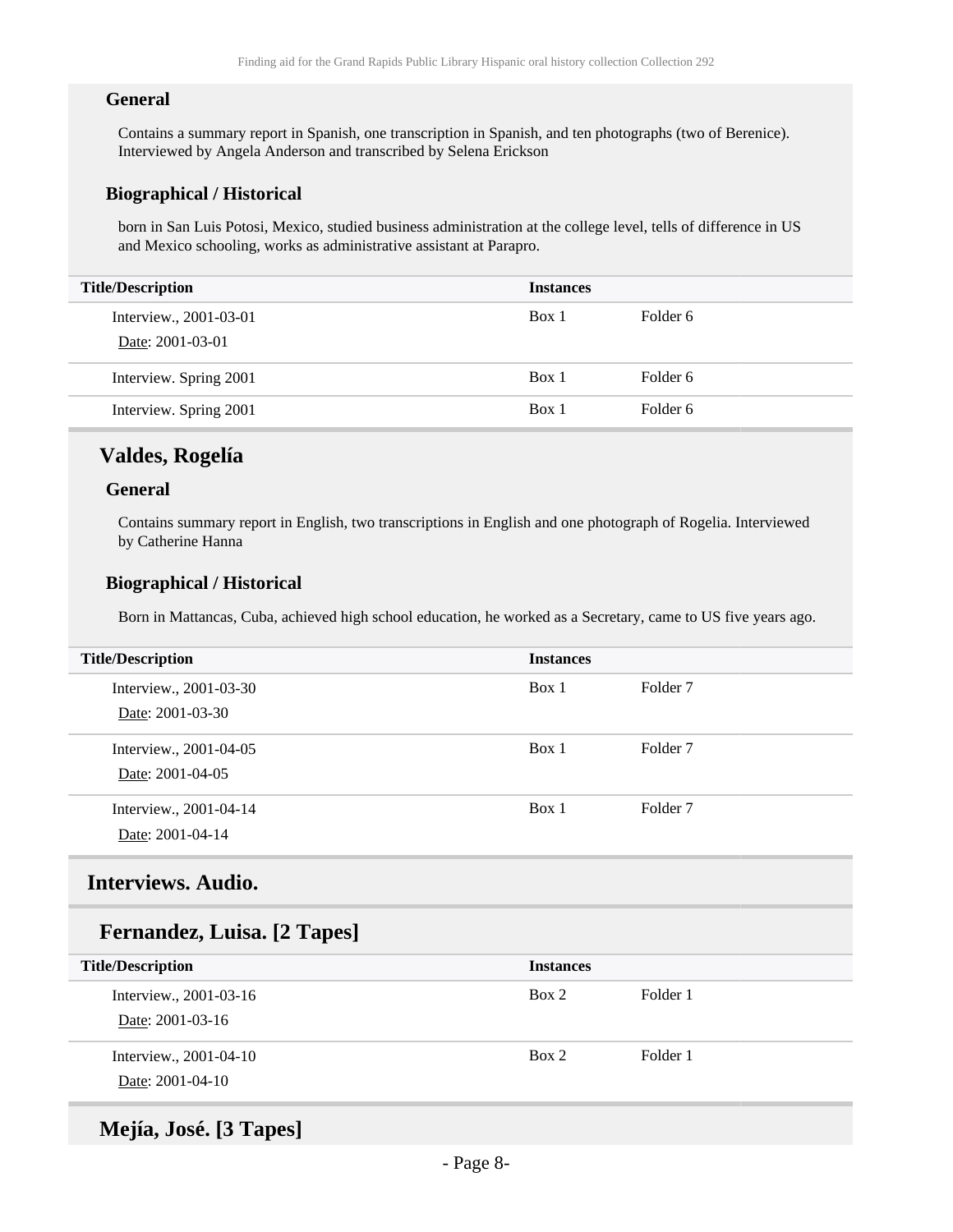| <b>Title/Description</b>                   | <b>Instances</b> |          |
|--------------------------------------------|------------------|----------|
| Interview., 2001-02-22<br>Date: 2001-02-22 | Box 2            | Folder 2 |
| Interview., 2001-03-15<br>Date: 2001-03-15 | Box 2            | Folder 2 |
| Interview., 2001-04-05<br>Date: 2001-04-05 | Box 2            | Folder 2 |

## **Quesada, Carlos. [3 Tapes]**

| <b>Title/Description</b>                   | <b>Instances</b> |          |
|--------------------------------------------|------------------|----------|
| Interview., 2001-02-21<br>Date: 2001-02-21 | Box 2            | Folder 3 |
| Interview., 2001-02-28                     | Box 2            | Folder 3 |
| Date: 2001-02-28                           |                  |          |
| Interview., 2001-03-07                     | Box 2            | Folder 3 |
| Date: 2001-03-07                           |                  |          |

## **Silva, Norma. [2 Tapes]**

| <b>Title/Description</b>                   | <b>Instances</b> |          |
|--------------------------------------------|------------------|----------|
| Interview., 2001-03-29<br>Date: 2001-03-29 | Box 2            | Folder 4 |
| Interview., 2001-04-05<br>Date: 2001-04-05 | Box 2            | Folder 4 |

## **Solano, María Ester. [3 Tapes]**

| <b>Title/Description</b>                   | <b>Instances</b> |          |
|--------------------------------------------|------------------|----------|
| Interview., 2001-04-16<br>Date: 2001-04-16 | Box 2            | Folder 5 |
| Interview., 2001-04-20<br>Date: 2001-04-20 | Box 2            | Folder 5 |
| Interview., 2001-04-30<br>Date: 2001-04-30 | Box 2            | Folder 5 |

## **Tiscareño,Berenice. [3 Tapes]**

| <b>Title/Description</b> | Instances |          |
|--------------------------|-----------|----------|
| Interview., 2001-03-01   | Rox 2     | Folder 6 |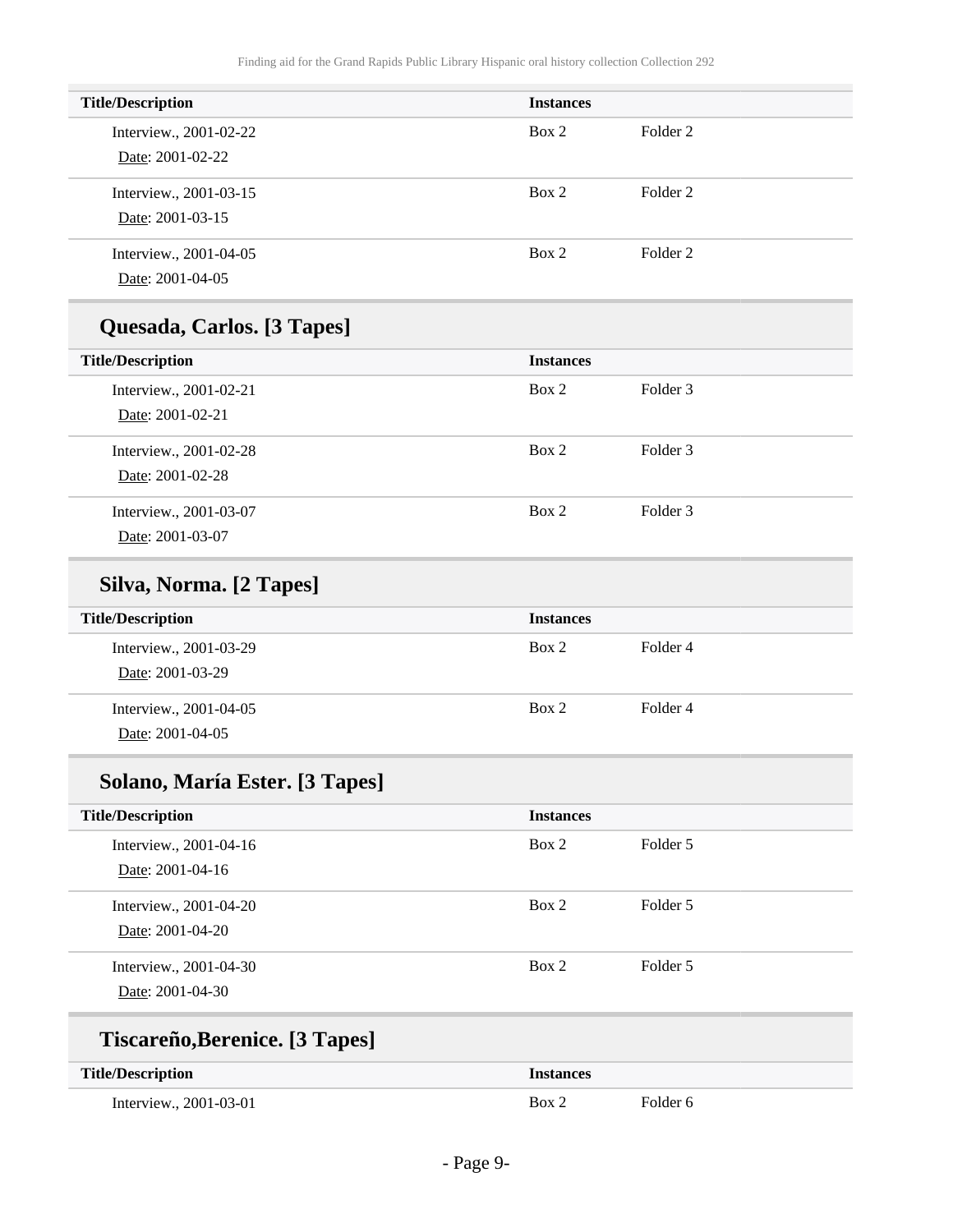| Date: 2001-03-01                   |                  |                     |  |
|------------------------------------|------------------|---------------------|--|
| Interview. Spring 2001             | Box 2            | Folder 6            |  |
| Interview. Spring 2001             | Box 2            | Folder 6            |  |
| Valdes, Rogelia. [2 Tapes]         |                  |                     |  |
| <b>Title/Description</b>           | <b>Instances</b> |                     |  |
| Interview., 2001-03-30             | Box 2            | Folder <sub>7</sub> |  |
| Date: 2001-03-30                   |                  |                     |  |
| Interview., 2001-04-05             | Box 2            | Folder <sub>7</sub> |  |
| Date: 2001-04-05                   |                  |                     |  |
| Interview., 2001-04-14             | Box 2            | Folder <sub>7</sub> |  |
| Date: 2001-04-14                   |                  |                     |  |
| <b>Fernandez, Luisa.</b> [2 Tapes] |                  |                     |  |
| <b>Title/Description</b>           | <b>Instances</b> |                     |  |
| Interview., 2001-03-16             | Box 3            | Folder 1            |  |
| Date: 2001-03-16                   |                  |                     |  |
| Interview., 2001-04-10             | Box 3            | Folder 1            |  |
| Date: 2001-04-10                   |                  |                     |  |
| Mejía, José. [3 Tapes]             |                  |                     |  |
| <b>Title/Description</b>           | <b>Instances</b> |                     |  |
| Interview., 2001-02-22             | Box 3            | Folder <sub>2</sub> |  |
| Date: 2001-02-22                   |                  |                     |  |
| Interview., 2001-03-15             | Box 3            | Folder <sub>2</sub> |  |
| Date: 2001-03-15                   |                  |                     |  |
| Interview., 2001-04-05             | Box 3            | Folder <sub>2</sub> |  |
| Date: 2001-04-05                   |                  |                     |  |
| Quesada, Carlos. [3 Tapes]         |                  |                     |  |
| <b>Title/Description</b>           | <b>Instances</b> |                     |  |
| Interview., 2001-02-21             | Box 3            | Folder 3            |  |
| Date: 2001-02-21                   |                  |                     |  |
| Interview., 2001-02-28             | Box 3            | Folder 3            |  |
| Date: 2001-02-28                   |                  |                     |  |
| Interview., 2001-03-7              | Box 3            | Folder 3            |  |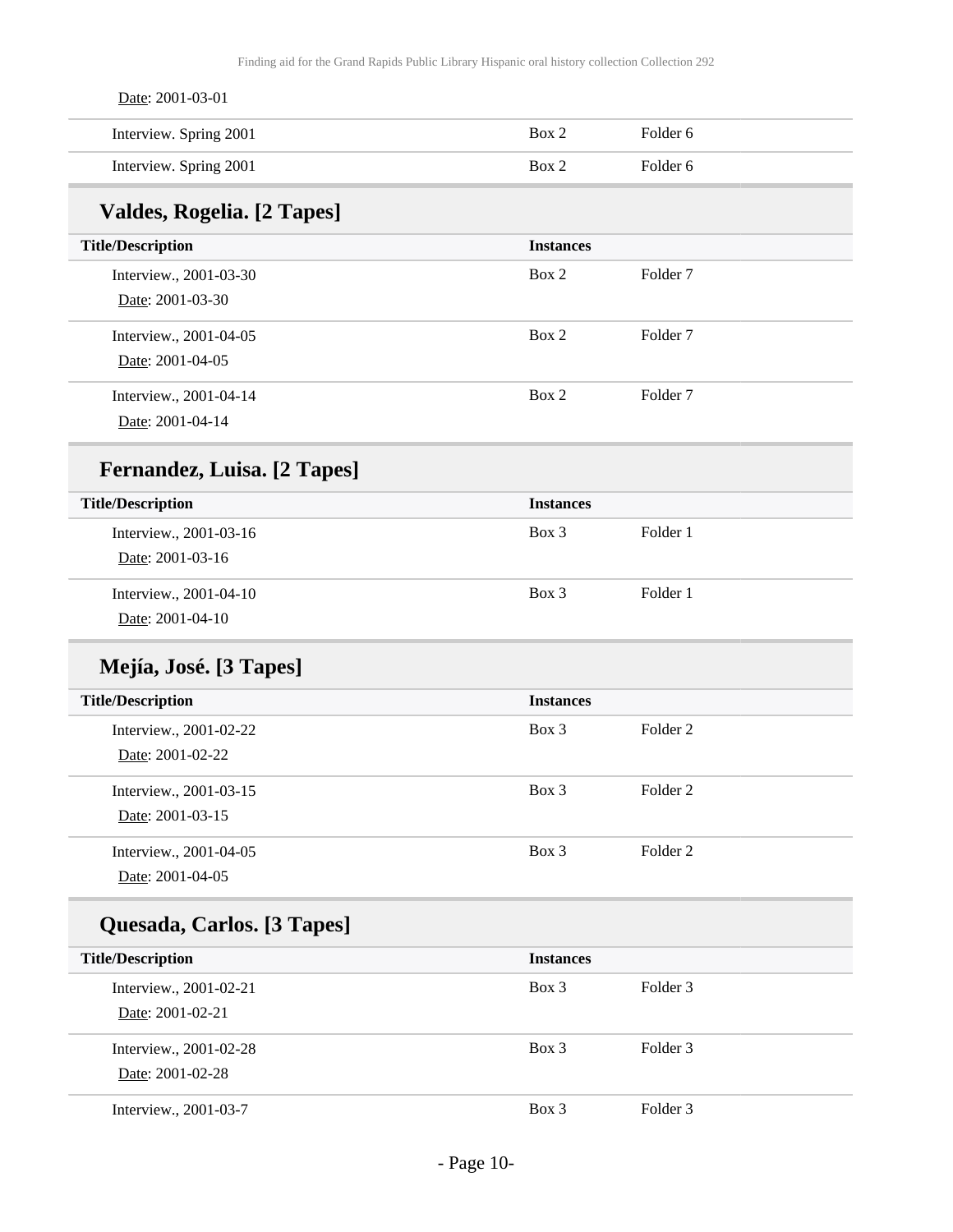Date: 2001-03-7

| Silva, Norma. [2 Tapes]        |                  |                     |  |
|--------------------------------|------------------|---------------------|--|
| <b>Title/Description</b>       | <b>Instances</b> |                     |  |
| Interview., 2001-03-29         | Box 3            | Folder <sub>4</sub> |  |
| Date: 2001-03-29               |                  |                     |  |
| Interview., 2001-04-5          | Box 3            | Folder 4            |  |
| Date: 2001-04-5                |                  |                     |  |
| Interview., 2001-04-5          | Box 3            | Folder <sub>4</sub> |  |
| Date: 2001-04-5                |                  |                     |  |
| Solano, María Ester. [3 Tapes] |                  |                     |  |
| <b>Title/Description</b>       | <b>Instances</b> |                     |  |
| Interview., 2001-04-02         | Box 3            | Folder 5            |  |
| Date: 2001-04-02               |                  |                     |  |
| Interview., 2001-04-16         | Box 3            | Folder 5            |  |
| Date: 2001-04-16               |                  |                     |  |
| Interview., 2001-04-30         | Box 3            | Folder 5            |  |
| Date: 2001-04-30               |                  |                     |  |
| Tiscareño, Berenice. [3 Tapes] |                  |                     |  |
| <b>Title/Description</b>       | <b>Instances</b> |                     |  |
| Interview., 2001-03-01         | Box 3            | Folder <sub>6</sub> |  |
| Date: 2001-03-01               |                  |                     |  |
| Interview. Spring 2001         | Box 3            | Folder <sub>6</sub> |  |
| Interview. Spring 2001         | Box 3            | Folder 6            |  |
| Valdes, Rogelia. [2 Tapes]     |                  |                     |  |
| <b>Title/Description</b>       | <b>Instances</b> |                     |  |
| Interview., 2001-03-30         | Box 3            | Folder <sub>7</sub> |  |
| Date: 2001-03-30               |                  |                     |  |
| Interview., 2001-04-05         | Box 3            | Folder <sub>7</sub> |  |
| Date: 2001-04-05               |                  |                     |  |
| Interview., 2001-04-14         | Box 3            | Folder <sub>7</sub> |  |
|                                |                  |                     |  |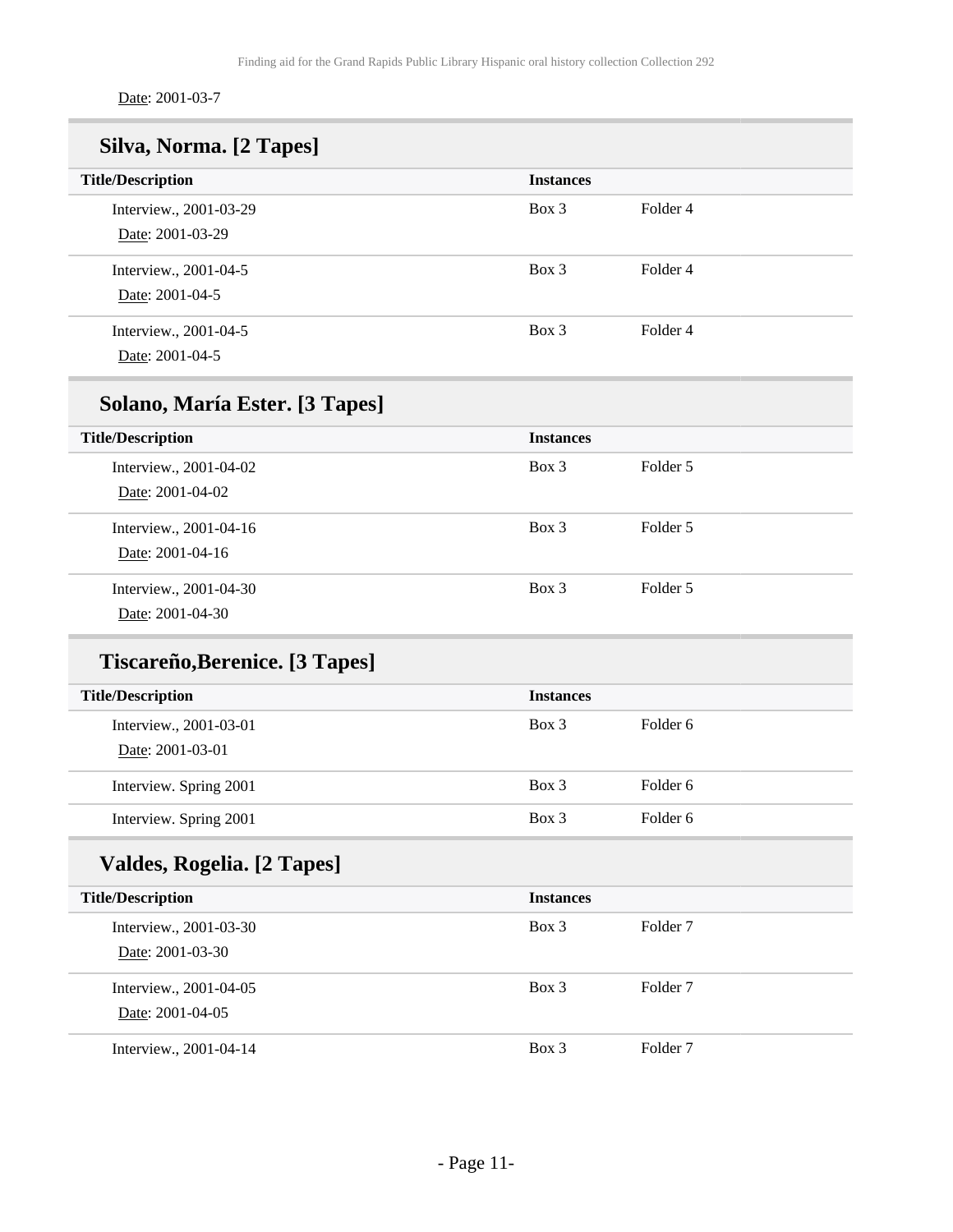Date: 2001-04-14

#### **^** [Return to Table of Contents](#page-1-0)

## <span id="page-11-0"></span>**Series II. Aquinas College course interviews**

### **General**

Transcription [TR], Master Taper [MT], and User Tapes [UT] all match their corresponding counterparts. Patrons should request user tapes and not the master tapes

### <span id="page-11-1"></span>**Transcriptions. 2001.110**

| <b>Title/Description</b>                                                                 | <b>Instances</b> |                        |
|------------------------------------------------------------------------------------------|------------------|------------------------|
| TR8. Simon Aguliar & Irma Garcia / interviewed by Laura<br>Retherford & Christina Miller | Box 4            | Folder TR <sub>8</sub> |
| TR9. Marina Cardenas / by Joe Fortier & Dorene Zerfas                                    | Box 4            | folder TR9             |
| TR10. Dr. Ricardo Garza-Quintero / by Amy Piercefield $\&$<br>Lupita Garza Grande        | Box 4            | folder TR10            |
| TR11. Carmen Parra / by Meghan Luckett & Sarah Ward                                      | Box 4            | folder TR11            |
| TR12. Luis Rameriz, Senior / by Juston Miller & Doug Austin                              | Box 4            | folder TR12            |
| TR13. Luis Rameriz, II / by Tom Huizing & Ryan Burke                                     | Box 4            | folder TR13            |

### <span id="page-11-2"></span>**Master Tapes**

| <b>Title/Description</b>                                                                                   | <b>Instances</b> |                         |
|------------------------------------------------------------------------------------------------------------|------------------|-------------------------|
| Simon Aguliar & Irma Garcia / interviewed by Laura Retherford<br>& Christina Miller. NO RELEASE, OR TAPES. | Box 5            | Cassette MT8            |
| Marina Cardenas / by Joe Fortier & Dorene Zerfas                                                           | Box 5            | Cassette MT9            |
| Dr. Ricardo Garza-Quintero / by Amy Piercefield $\&$ Lupita<br>Garza Grande                                | Box 5            | Cassette<br>MT10        |
| Carmen Parra / by Meghan Luckett & Sarah Ward                                                              | Box 5            | Cassette<br><b>MT11</b> |
| Luis Rameriz, Senior / by Juston Miller & Doug Austin                                                      | Box 5            | Cassette<br>MT12        |
| Luis Rameriz, II / by Tom Huizing & Ryan Burke                                                             | Box 5            | Cassette<br>MT13        |

## <span id="page-11-3"></span>**User Tapes**

| <b>Title/Description</b>                                                                                  | <b>Instances</b> |              |
|-----------------------------------------------------------------------------------------------------------|------------------|--------------|
| Simon Aguliar & Irma Garcia / interviewed by Laura Retherford<br>& Christina Miller. NO RELEASE, OR TAPES | Box 5            | Cassette UT8 |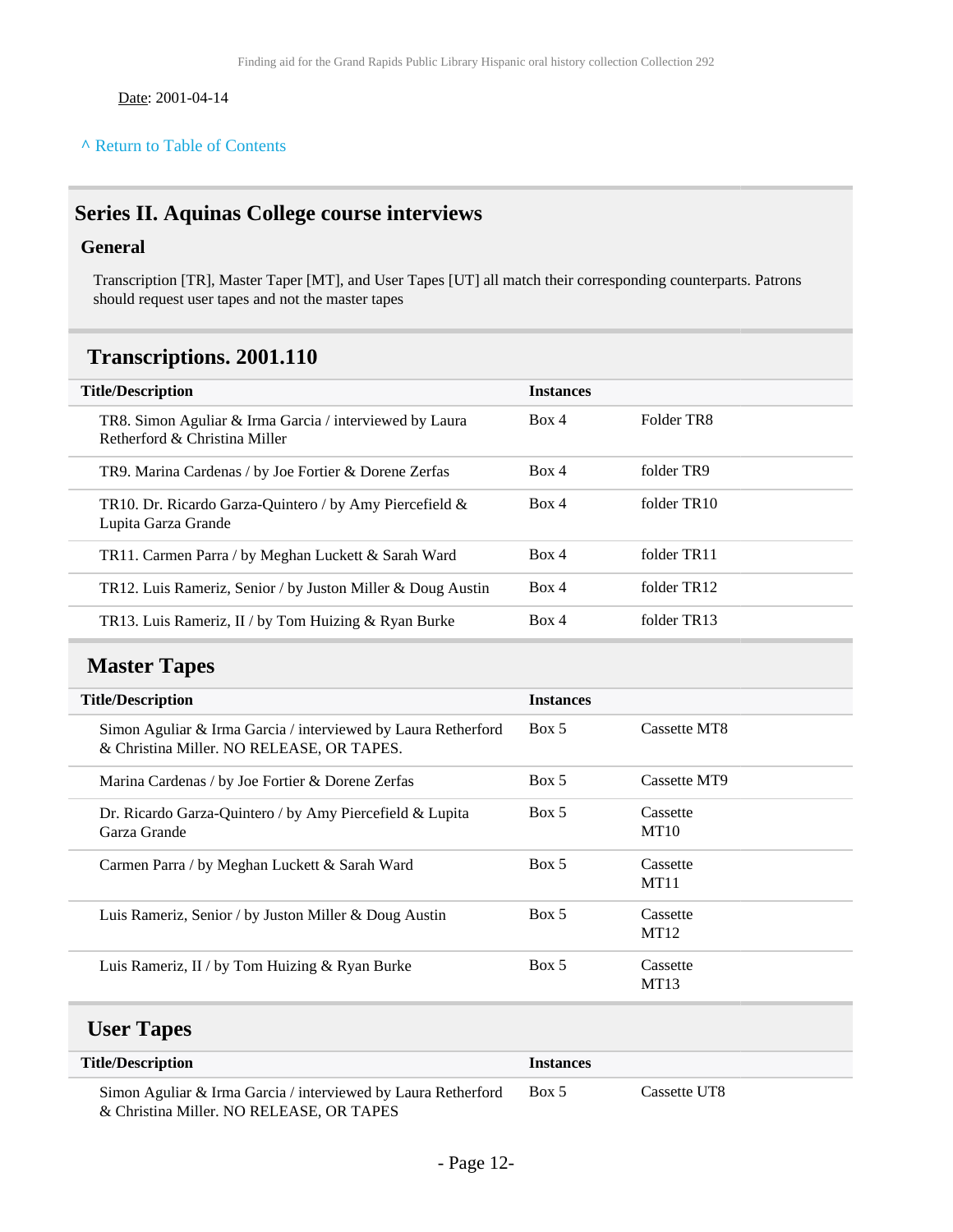| Marina Cardenas / by Joe Fortier & Dorene Zerfas                            | Box 5 | Cassette UT9     |
|-----------------------------------------------------------------------------|-------|------------------|
| Dr. Ricardo Garza-Quintero / by Amy Piercefield $\&$ Lupita<br>Garza Grande | Box 5 | Cassette<br>UT10 |
| Carmen Parra / by Meghan Luckett & Sarah Ward                               | Box 5 | Cassette<br>UT11 |
| Luis Rameriz, Senior / by Juston Miller & Doug Austin                       | Box 5 | Cassette<br>UT12 |
| Luis Rameriz, II / by Tom Huizing & Ryan Burke                              | Box 5 | Cassette<br>UT13 |

#### **^** [Return to Table of Contents](#page-1-0)

### <span id="page-12-0"></span>**Series III. Student Interns Interviews**

#### <span id="page-12-1"></span>**Transcriptions**

#### **General**

The following interviews were conducted by Maria G. Garza-Grande, a student as Aquinas College, as a internship which she did with City Historian emeritus, Gordon Olson.

| <b>Title/Description</b>                                                                                        | <b>Instances</b> |                         |
|-----------------------------------------------------------------------------------------------------------------|------------------|-------------------------|
| TR14. Pastor Ruben & Patty Rivera. 2002.091., 2001-08-12<br>Date: 2001-08-12                                    | Box 4            | Folder TR14             |
|                                                                                                                 |                  |                         |
| TR15. Luis Roberto Pena. 2002.091., 2001-08-26<br>Date: 2001-08-26                                              | Box 4            | Folder TR <sub>15</sub> |
|                                                                                                                 |                  |                         |
| TR16. Manuel Cardiel. 2002.091., 2001-09-08                                                                     | Box 4            | Folder TR16             |
| Date: 2001-09-08                                                                                                |                  |                         |
| A/S17 SAFE. Francisco Vega. Copyright Reserved. Use only<br>with permission of Archivist. 2002.091., 2001-11-14 | Box 4            | Folder A/S17            |
| Date: 2001-11-14                                                                                                |                  |                         |
| <b>Conditions Governing Access:</b>                                                                             |                  |                         |
| <b>Legal Status:</b> Copyright Reserved. No release form.                                                       |                  |                         |

### <span id="page-12-2"></span>**Master Tapes**

#### **General**

The following interviews were conducted by Maria G. Garza-Grande, a student as Aquinas College, as a internship which she did with City Historian emeritus, Gordon Olson.

#### **Title/Description Instances**

Pastor Ruben & Patty Rivera. 2002.091., 2001-08-12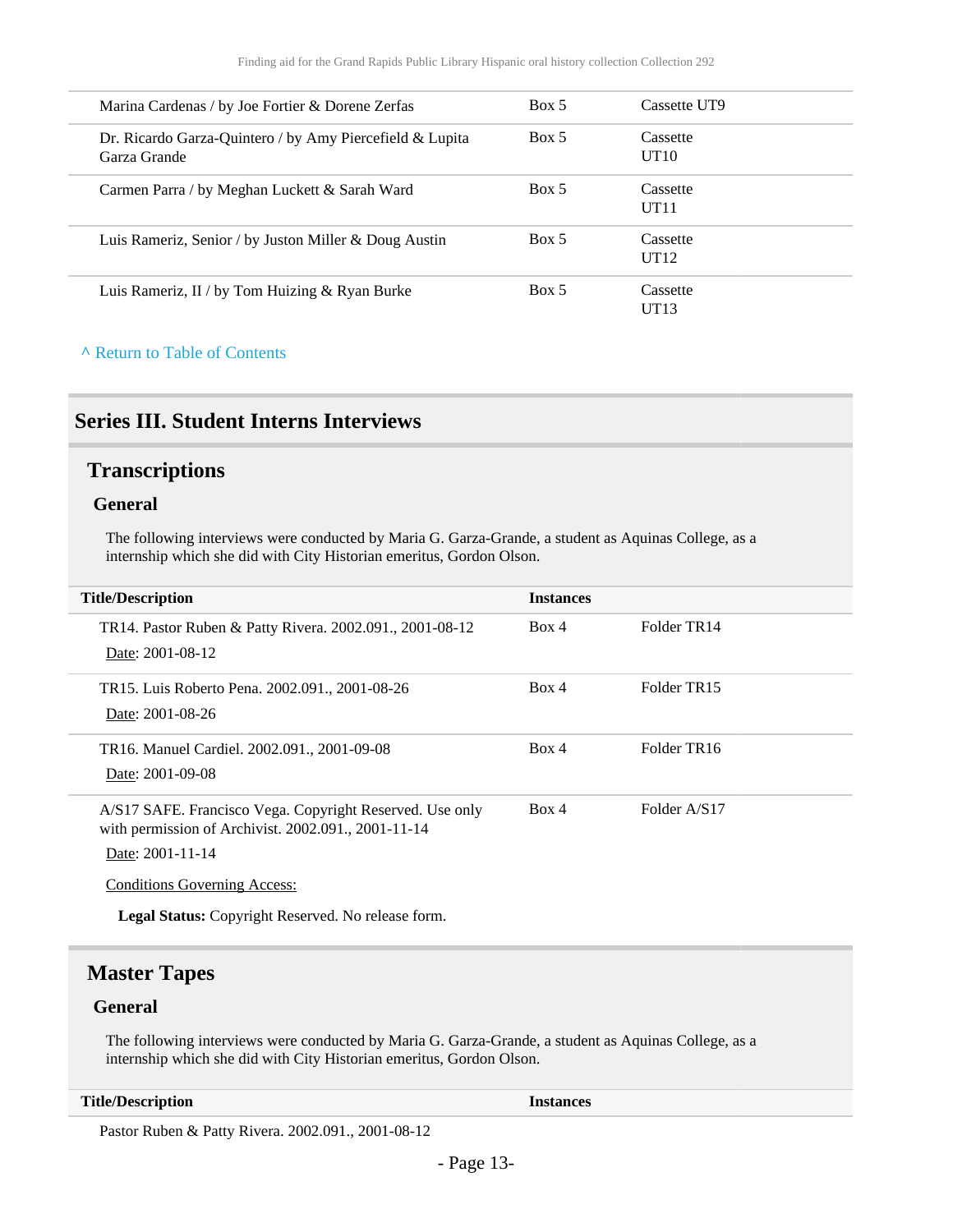| Date: 2001-08-12                                                                                                                                                     | Box 5 | Cassette<br>MT14 |
|----------------------------------------------------------------------------------------------------------------------------------------------------------------------|-------|------------------|
| Luis Roberto Pena. 2002.091., 2001-08-26<br>Date: 2001-08-26                                                                                                         | Box 5 | Cassette<br>MT15 |
| Manuel Cardiel. 2002.091., 2001-09-08<br>Date: 2001-09-08                                                                                                            | Box 5 | Cassette<br>MT16 |
| SAFE. Francisco Vega. Copyright Reserved. Use only with<br>permission of Archivist. 2002.091., 2001-11-14<br>Date: 2001-11-14<br><b>Conditions Governing Access:</b> | Box 5 | Cassette<br>MT17 |
| <b>Legal Status:</b> Copyright Reserved. No release form.                                                                                                            |       |                  |

### <span id="page-13-0"></span>**User Tapes**

#### **General**

The following interviews were conducted by Maria G. Garza-Grande, a student as Aquinas College, as a internship which she did with City Historian emeritus, Gordon Olson.

| <b>Title/Description</b>                                                                                                      | <b>Instances</b> |                  |  |
|-------------------------------------------------------------------------------------------------------------------------------|------------------|------------------|--|
| Pastor Ruben & Patty Rivera. 2002.091., 2001-08-12<br>Date: 2001-08-12                                                        | Box 6            | Cassette<br>UT14 |  |
| Luis Roberto Pena. 2002.091., 2001-08-26<br>Date: 2001-08-26                                                                  | Box 6            | Cassette<br>UT15 |  |
| Manuel Cardiel. 2002.091., 2001-09-08<br>Date: 2001-09-08                                                                     | Box 6            | Cassette<br>UT16 |  |
| SAFE. Francisco Vega. Copyright Reserved. Use only with<br>permission of Archivist. 2002.091., 2001-11-14<br>Date: 2001-11-14 | Box 6            | Cassette<br>UT17 |  |

Conditions Governing Access:

**Legal Status:** Copyright Reserved. No release form.

## <span id="page-13-1"></span>**Oral Histories. Ancillary Materials.**

### **Photographs & Negatives. Garza Grande. 2004.077.1-20**

| <b>Title/Description</b>                                                                                | <b>Instances</b> |                        |
|---------------------------------------------------------------------------------------------------------|------------------|------------------------|
| Couple & toddler in old Zonta Lounge with Frederick Stuart<br>Church painting behind them. 2004.077.1-4 | Box 4            | Folder A <sub>16</sub> |
| (non-project related. Removed from collection). 2004.077.5-6                                            | Box 4            | Folder A <sub>16</sub> |